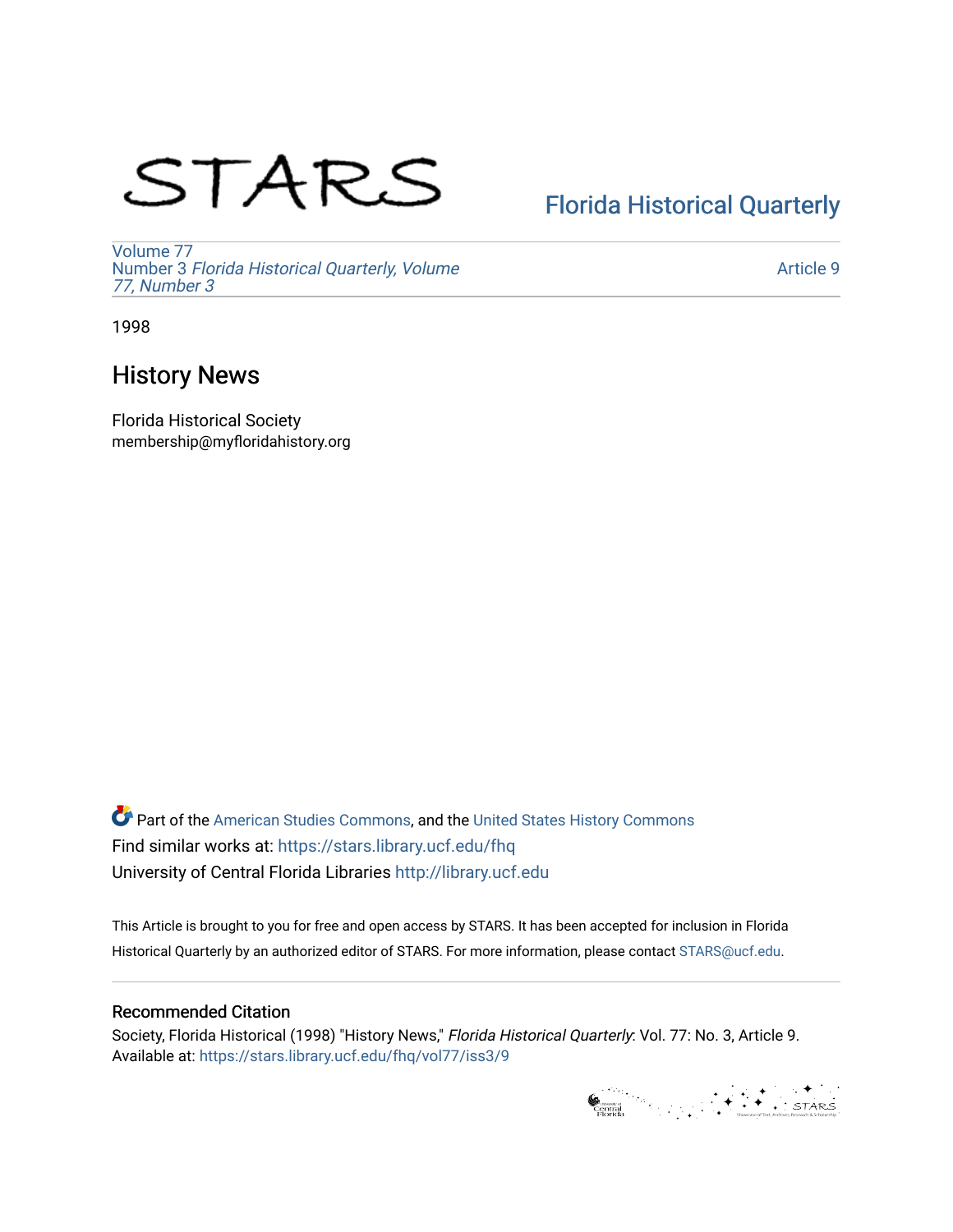Society: History News

## HISTORY NEWS

#### *Conferences*

#### "PLANTERS IN PARADISE: FLORIDA'S PLANTATION ECONOMY

## FLORIDA HISTORICAL SOCIETY ANNUAL MEETING

April 29-May 1, 1999 Daytona Beach Holiday Inn Sunspree Resort

Room Rate: \$72.00, Single or Double

*Call for Papers*

The annual meeting of the Florida Conference of Historians will be held in Fort Myers, April 15-17, 1999. This year's conference theme is "History Rejuvenated: Trends, Themes, and Interpretations." Paper proposals from all areas are welcome. The deadline for paper proposals is February 25, 1999. For more information, contact Dr. Irvin D. Solomon, History Program Director, Florida Gulf Coast University, Fort Meyers, Florida 33965-6565, phone (941) 590-7176, or e-mail: irvs@fgcu.edu.

*Lecture Series*

The Florida Lecture Series at Florida Southern College in Lakeland will host a trio of distinguished speakers beginning in January. On January 28, Steven B. Rogers, Senior Historian for the United States Justice Department, will deliver a speech entitled "The United States' Search for Gold and Other Stolen Assets." On February 25, retired civil rights leader Robert W. Saunders will be featured in a conversational program. And on March 25, Doris Weatherford, Professor of Women's Studies at the University of South Florida, will deliver a speech exploring the women's suffrage movement in Florida.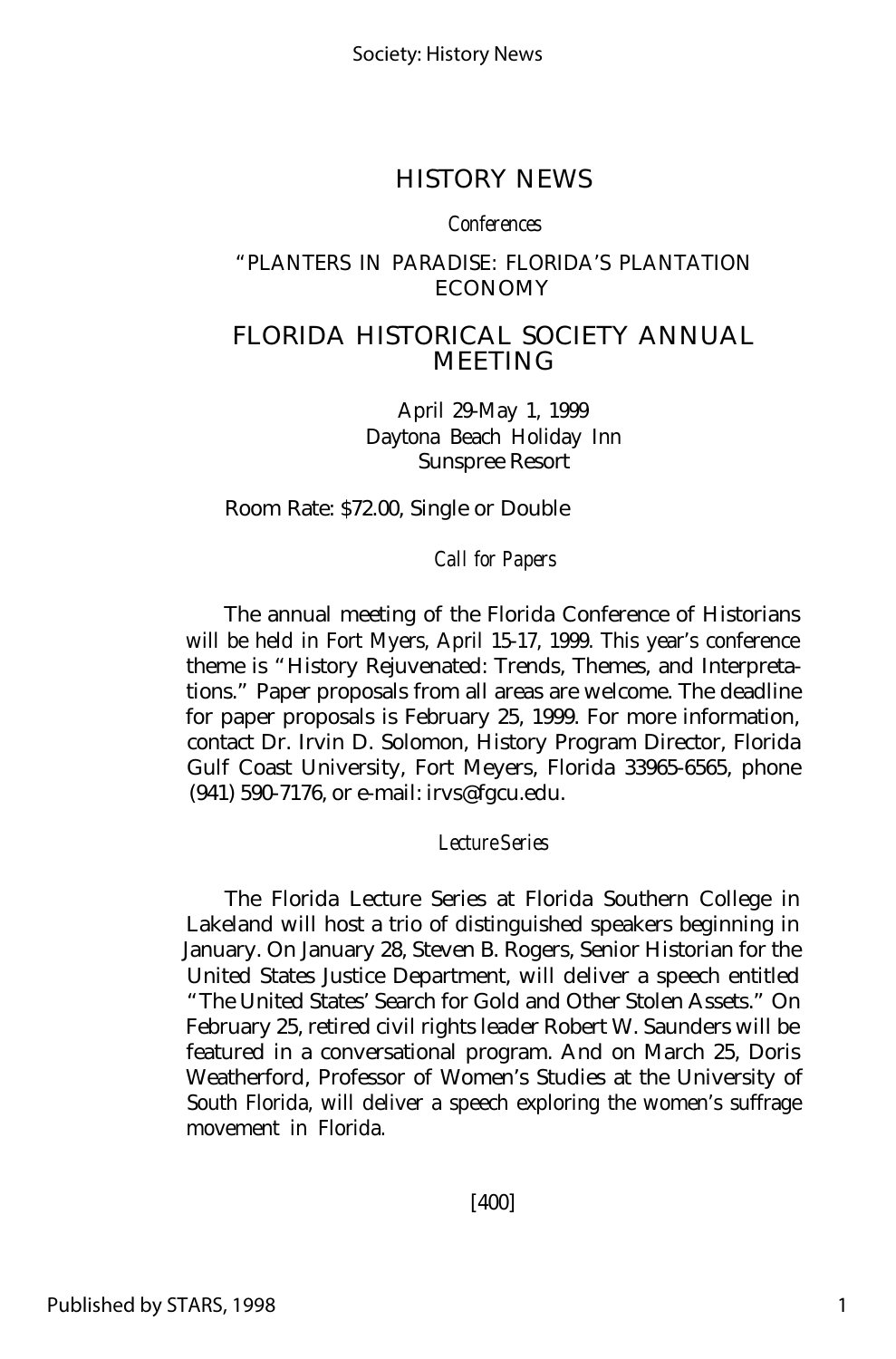#### HISTORY NEWS 401

#### *Awards*

The Florida Historical Society is currently accepting nominees for essay prizes to be awarded at the 1999 Annual Meeting.

The Leroy Collins Graduate Essay competition is open to all graduate students in all universities. Eligible are papers written on Florida history topics which are the result of in-class assignments. The papers must be properly footnoted, show evidence of substantial scholarship, and be completed in the calendar year prior to the submission date. The award for this category is \$200 and a plaque.

The Carolyn Mays Brevard Undergraduate Essay competition is open to all undergraduate students in all universities, colleges, and community colleges. Papers are to be written on Florida history topics, show evidence of substantial scholarship, and be completed within the calendar year prior to the submission date. The prize consists of a \$200 stipend and a plaque.

The Frederick Cubberly High School Essay competition is open to all high school students in Florida in grades 8-12. The papers are to be written on Florida history topics, be the result of inclass assignments, be properly footnoted, show evidence of substantial scholarship, and be completed within the calendar year prior to the submission date. The Cubberly award carries a \$250 stipend and a plaque.

The procedures for submitting papers for consideration are the same in all three above categories. Applicants should send five (5) copies of their paper, along with a cover letter detailing the class for which it was written, and a resume. A valid telephone number and address should be included. The awards will be made at the Society's annual banquet in April 1999 in Daytona Beach and the winner is expected to attend. Entries should be mailed to: The Florida Historical Society, 1320 Highland Avenue, Melbourne, Florida, 32935, and must be received by 5:00 p.m. on March 15, 1999.

Patrick D. Smith, author of the award-winning historical novel *A Land Remembered,* has been selected for induction into the Florida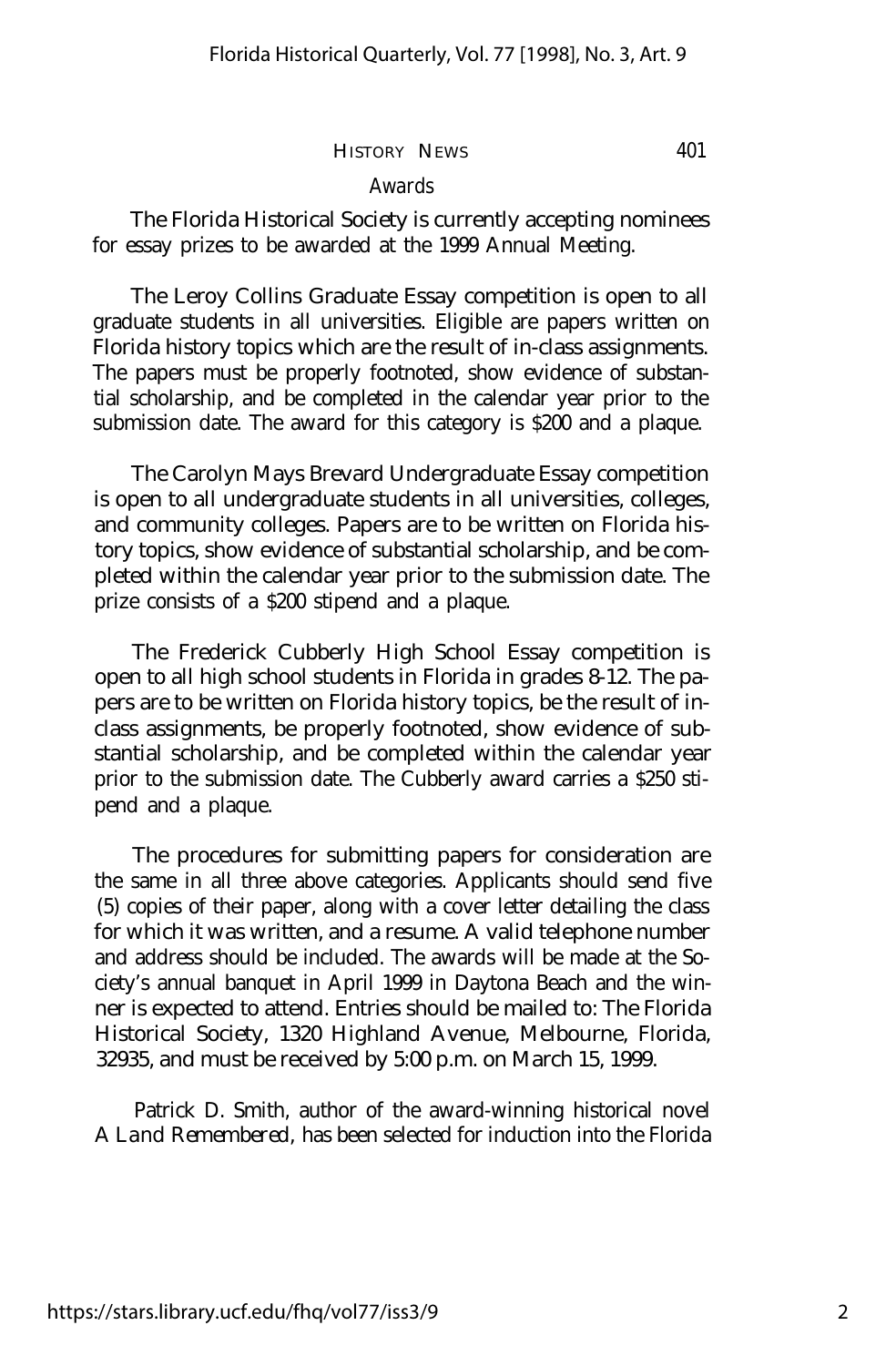#### 402 FLORIDA HISTORICAL QUARTERLY

Artists Hall of Fame during 1999. Established in 1986, the Florida Artists Hall of Fame is the highest and most prestigious cultural honor bestowed upon an individual artist. Smith is the author of five other novels, numerous short stories, essays and articles. He currently resides in Merritt Island.

#### *Exhibits and Tours*

Historical Museum of Southern Florida's Historic Tours

Bonnet House/Ft. Lauderdale Beach Bus Tour, March 27, 1999, 10:00 a.m.

Brickell Avenue Walking Tour, April 11, 11:00 a.m.

Historic Gesu Church Tour, April 15, 4:00 p.m.

"Art Deco on the Bay" Boat Tour, April 18, 10:00 a.m.

"On the Road to Cutler" Bus Tour, May 2, 10:00 a.m.

Coconut Grove Walking Tour, May 8, 10:00 a.m.

Miami River Boat Tour, May 23, 10:00 a.m.

Metrorail Tour of Greater Miami, June 12, 10:00 a.m.

Stiltsville/Key Biscayne Twilight Boat Tour, June 27, 5:00 p.m.

For further information on these and other creative tours call (305) 375-1625 or contact by e-mail: marketing@historical-museum.org.www.historical-museum.org.

The Jay I. Kislak Foundation has completed plans for a traveling exhibit designed to celebrate the cultural history of Florida and the Caribbean. *"Continuity and Change"* will present the art, music, literature, crafts and cultural artifacts of Florida, the Dominican Republic, Haiti, Cuba, Jamaica, Puerto Rico, and the Bahamas and explore the ongoing process of adaption, assimilation, interpretation, and invention that is the essence of the American cultural experience. Further information on this exhibit or on the Kislak Foundation is available through their website: http://www.jayikislakfoundation.org.